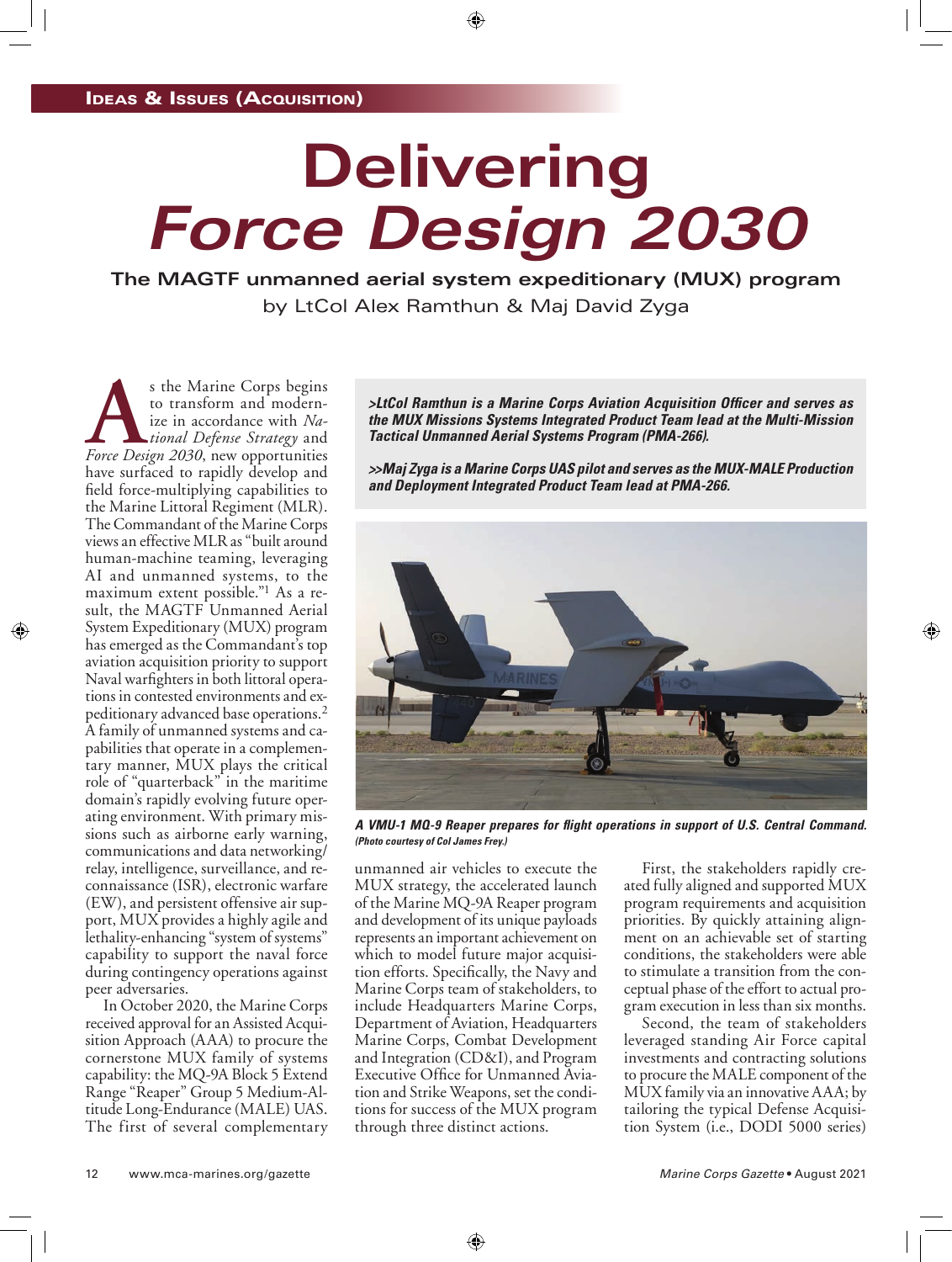strategy, the MQ-9 program began at a post-Milestone C position, eliminating three to five years of traditional pre-Milestone C efforts.

Finally, the Marine Corps strategically placed Marine UAS pilots and aviation acquisition officers into critical program management and leadership roles within the key MUX strategy execution stakeholder: the Multi-Mission Tactical Unmanned Aerial Systems Program (PMA-266). Providing critical operational and technical expertise, unique knowledge of Marine Corps stakeholders, and exceptional acquisition acumen, these professionals have ensured the effective execution of the multi-billion-dollar MUX program of record in accordance with Marine Corps' vision, priorities, and interests. These combined actions have resulted in the effective development and fielding of a new combat capability, critical for the future vision and transition of the Marine Corps, at an exceptional speed. Thus, the MUX program should be used as a roadmap for the acquisition of complementary capabilities supporting *Force Design 2030*.

#### **Early MUX Program History**

The Marine Corps has historically focused on acquiring UAS capabilities with potential for conducting tactical expeditionary operations, such as: RQ-2 Pioneer, RQ-7 Shadow, and RQ-



*An artist's rendition of a Marine MQ-9A Block 5 Reaper conducting a mission in the U.S. Indo-Pacific Command Area of Responsibility. (Image courtesy of General Atomics Aeronautical Systems, Inc.)*

often resulting in reduced form factor, operational range, endurance, payload capacity, electrical power available, and onboard computing capacity. Overall, these systems are capable ISR platforms; they carry effective electro-optical and passive sensors but maintain limited operating ranges of less than 100nm and lack capacity for large/powerful payloads and munitions.

To address the capability gaps inherent to the Group 3 family of systems, the Marine Corps developed the

*... these professionals have ensured the effective execution of the multi-billion-dollar MUX program of record in accordance with Marine Corps' vision, priorities, and interests.*

21 Blackjack. In addition to operating alongside forward deployed ground forces, the RQ-2 and RQ-21 also have shipboard capabilities. By fielding these Group 3 systems (a maximum gross weight of 1,320 pounds), the Marine Corps accepted performance tradeoffs in exchange for mobility.3 The ability to transport systems via tactical vehicles results in size, weight, and power trades,

MUX requirement, culminating with validation and approval of the Initial Capabilities Document (ICD) by the Joint Requirements Oversight Council in 2016. The ICD described seven critical capability gaps inherent to future MAGTF/Naval Force operations in anti-access/area denial environments:

1. Long-range, persistent electromagnetic spectrum operations.

2. Long-range, persistent multi-sensor air reconnaissance and surveillance. 3. Long-range, digitally interoperable secure communications network.

4. Long-range, armed aerial escort.

5. Long-range, all weather, persistent offensive air support.

6. Over-the-horizon early warning.

7. Tactical transportation for small unit sustainment.

The ICD also suggested that no single platform would be capable of meeting all required performance parameters and suggested an alternative "Family of Unmanned Aircraft Systems" (FoUAS) approach to closing all capability gaps. With an emphasis on seabasing requirements, early development began with priorities for investigating Group 5 (greater than 1320 lbs maximum gross takeoff weight and operating altitude greater than 18000 ft) air vehicle solutions with tilt-rotor, tilt-wing, or tail-sitter vertical take-off and landing configurations.4 Early concepts failed to meet ICD performance parameters and incurred subsequent increasing design complexity and technical risk. Unwilling to jeopardize other high priority aviation programs, the Service struggled to provide consistent baseline funding for continued MUX design development. With a growing technical risk and unclear strategy for MUX, Congress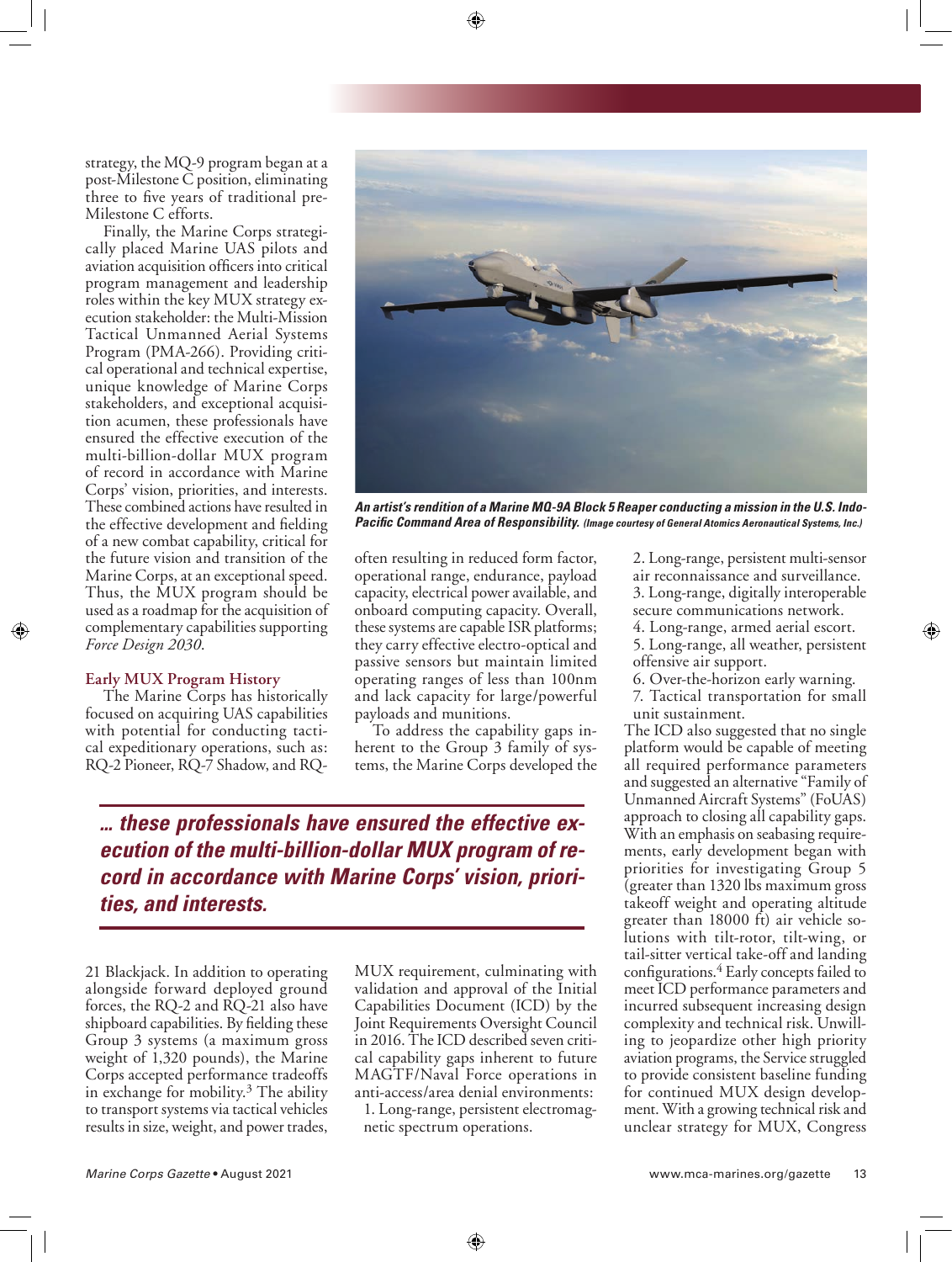applied significant program marks to the budget, further stunting the development of bespoke air vehicle solutions.

### **MUX Requirements and Acquisition Priority Alignment**

Both the *2018 National Defense Strategy* and *Force Design 2030* provided a new sense of urgency and energy for the MUX program by posturing the Marine Corps to support great power competition and the wider employment of unmanned aviation assets. The Capabilities Development Directorate (CDD) of CD&I reprioritized requirements for MUX, focusing on fielding Airborne Early Warning, ISR, EW, and Data Networking/Relay capabilities over Offensive Air Support and Cargo/Logistics Transport solutions. An April MUX requirements clarification letter codified these changes, which also deprioritized the requirement for shipboard operations and emphasized the need for a high Technology Readiness Level air vehicle solution. Additional guidance from the Commandant of the Marine Corps in 2019 to rapidly field cost-effective MUX air vehicle solutions further refined the direction of the effort.

With requirements established in 2020, the MUX program stakeholders quickly met to collectively realign to a new set of baseline acquisition program priorities: schedule, cost, and performance. First, the stakeholders established schedule as the top program priority. Because of the feverish pace of peer adversary military innovation and the accelerated requirement to enhance MLR training, the Marine Corps required MUX early operational capability (EOC) solutions to field by the end of fiscal year (FY) 2023. Second, MUX cost was declared as a close-second priority to program schedule. Marine Corps divestments from legacy systems provided a fixed program budget to rapidly develop and procure MUX FoUAS capabilities.5 Finally, with schedule and cost acting as fixed variables in the program acquisition baseline, system performance became the trailing MUX program priority. As a result, the stakeholders would use the system performance variable to act as



*A VMU-1 MQ-9 Reaper returns from a mission in support of U.S. Central Command. (Photo courtesy of 1stLt John Coppola.)*

the trade space for all key program decisions. These clearly defined and firmly established program acquisition priorities focused the stakeholders to rapidly take actions for MUX next steps.

## **The MALE Assisted Acquisition Approach**

With technical requirements and acquisition priorities in place, the stakeholders then focused efforts on creating an optimal strategy, grounded in speed, to procure the first MALE Group 5 component of the MUX FoUAS. Typical and traditional acquisition stratedecision and projected manufacturing lead time would deliver the MALE capability after threshold EOC.

In addition to schedule risk, beginning a Group 5 UAS program from the ground up would require significant capital and human resource investments for the Marines. With only fixed funding from internal Marine Corps divestments of legacy programs, the Marine Corps lacked the capital to create and sustain a new and robust program structure in a short period. To mitigate both schedule and cost risk, PMA-266 developed an innovative acquisition strategy

*…clearly defined and firmly established program acquisition priorities focused the stakeholders to rapidly take actions for MUX next steps.*

gies normally require five to ten years to develop and deliver capabilities to the operating forces. In the case of MUX, with schedule as the top priority and EOC only three years away, PMA-266 explored rapid acquisitions approaches, such as Middle Tier Acquisitions and Other Transaction Authorities, to meet the aggressive fielding timeline. However, these rapid approaches, because of the requirement to develop a new air vehicle, still required a minimum of two years for development efforts. Regardless of the final MALE air vehicle selected, the Milestone C production

within the *DODI 5000.02* framework, called an AAA. This strategy enabled the Marine Corps to partner with another Service to conduct an interservice acquisition. In this case, the servicing agency and the Marine Corps would enter into an agreement, where the servicing agency performs acquisition activities on the Marine Corps' behalf. Given the requirement to rapidly field a proven Group 5 UAS, the MUX stakeholders found partnering with Air Force's MQ-9A Reaper Program via an AAA offered the Marine Corps many distinct advantages: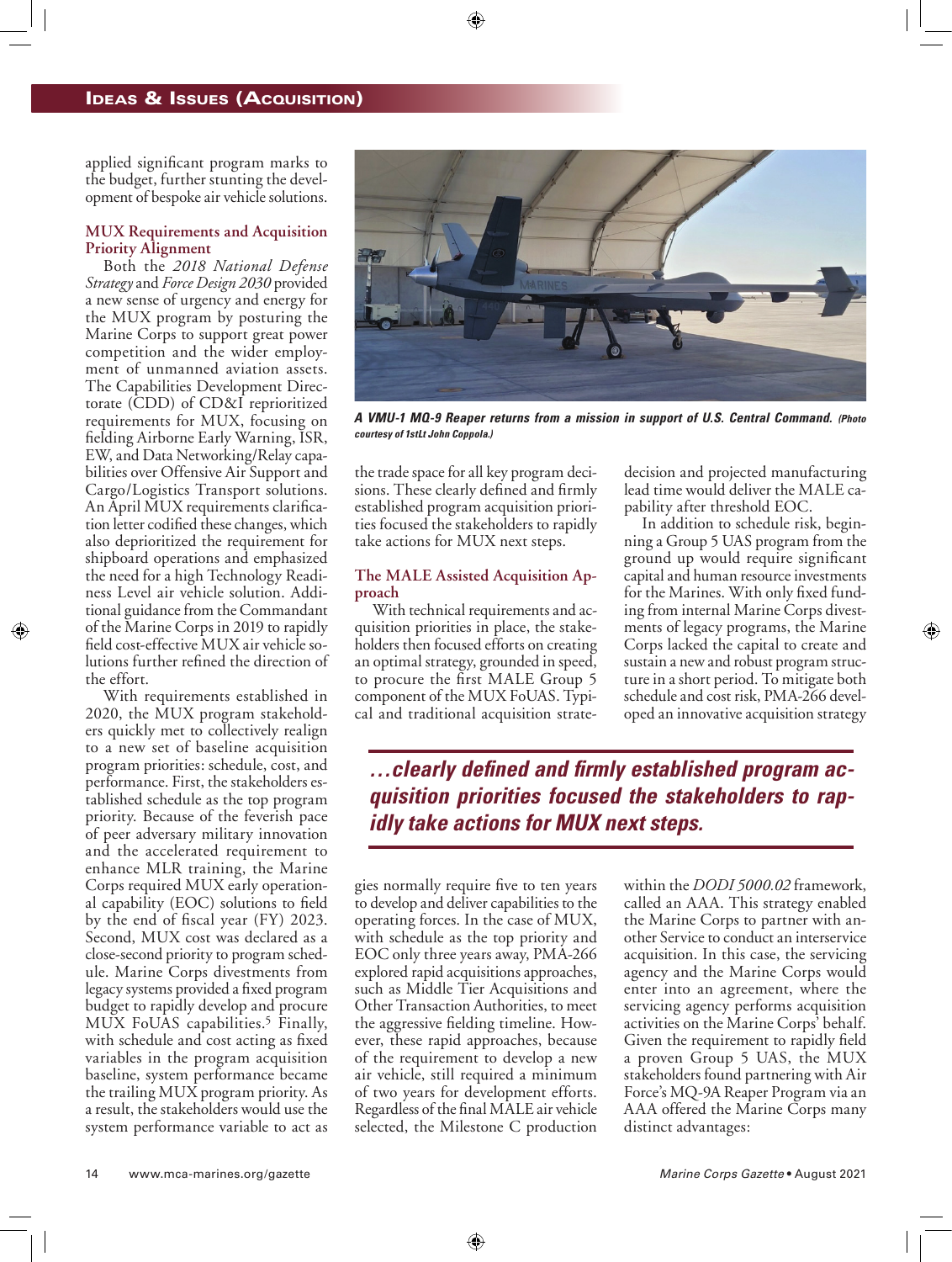• Procuring a mature system with millions of proven combat flight hours, negating development and technical risk for the air vehicle.

• Capitalizing on previous and future Air Force robust capability developments to reduce Marine Corps investment costs.

• Repurposing air vehicle research, development, test, and evaluation funding to accelerate Marine Corps missionspecific payload development efforts. • Leveraging a "hot" air vehicle production line, forging large investments normally required to purchase factory tooling, develop vendor relationships, conduct workforce training, etc.

• Using the MQ-9's mature and wide global supply chain to reduce sustainment costs.

• Partnering with the Air Force program office to mitigate the duplication of human resource staffing.

• Capitalize on the ongoing Contractor-Owned, Contractor-Operated



*Marines from VMU-2 launch a RQ-21A Blackjack unmanned aerial vehicle during Exercise BLACK SHADOW at Fort Stewart, GA. The MQ-9 begins to replace RQ-21s in 2021. (Photo courtesy of LCpl Gavin Umboh.)*

## Focused **[On Your Mission](https://www.innovativereasoning.com/)** SM

## **Program Management Office (PMO) Support**

- **Program management**
- **Project management**
- **Acquisition lifecycle planning**
- **Administrative, financial & information management**

**InnovativeReasoning.com**